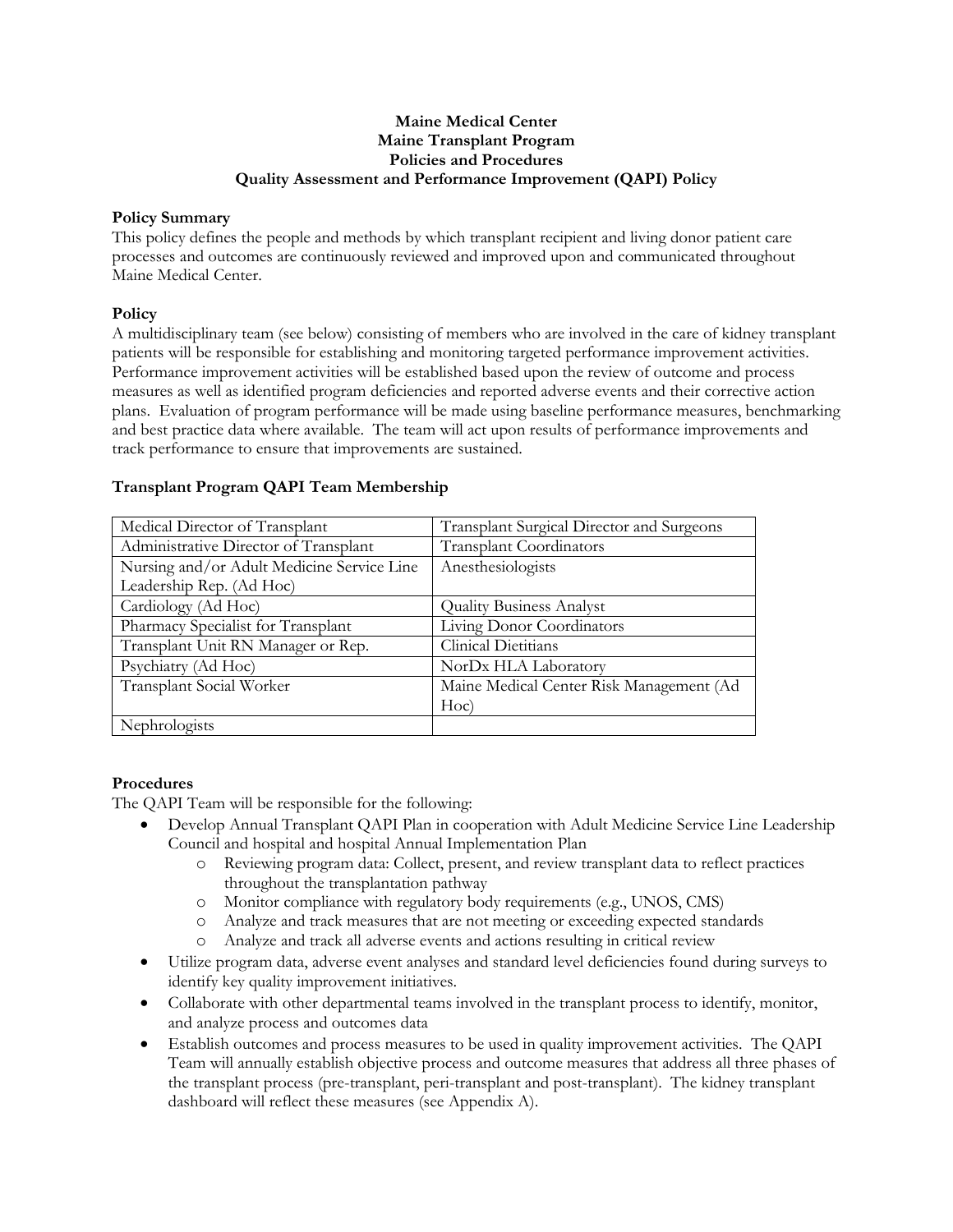- The QAPI team will assure that the Living Donor (LD) QAPI team establishes outcome and process measures for all three phases of living donation. The measures will be reflected in the LD QAPI Dashboard (refer to Living Donor Quality Assessment and Performance Improvement (QAPI) policy for specifics)
- Review standard level deficiencies cited in surveys and ensure that policies, procedures, protocols and staff work reflect changes necessary.
- Monitor progress made in quality initiatives.
- Charge working subgroups with improvement work as appropriate.

### **Frequency of Meeting and Performance Evaluation**

QAPI team will meet at least 8 times a year. Meetings will be used for multidisciplinary review of the transplant dashboard (see Attachment B), review of all adverse and critical events, and other issues as identified by Committee members. The QAPI Committee will use Microsystems approach (with ongoing activities fitting into the Plan-Do-Study-Act method) to study and implement improvement activities.

### **Communication of QAPI Activities (see Appendix B: Quality Reporting Structure) and Interface with Maine Medical Center Quality and Risk Management**

- The QAPI Committee will report at least annually to the Maine Medical Center Adult Medicine Service Line Leadership Council
- Adverse events will be reported in the RL Solutions Event online system and reviewed by the Maine Medical Center Risk Management team.
	- o QAPI will review details of reported adverse events, and will include members of the Committee during meetings to formulate corrective action plans and monitoring processes
	- o The Maine Medical Center Risk Management team will collaborate with the transplant team to review select significant events and any event requiring a Root Cause Analysis.
	- o The RL Solutions system includes a mandatory identification of each Maine Medical Center event entered as "yes" or "no" involving a transplant patient; all events involving a transplant patient will be automatically forwarded to the Director of Transplant Services for review
- QAPI will monitor Living Donor QAPI metrics and performance improvement activities
- QAPI will review working subgroup activities
- QAPI will ensure that transplant policies are reviewed at least once every three years, and updated more frequently as needed
- QAPI will oversee the creation and ongoing use of Dashboards, Nephrology website, transplant data reports, and balanced scorecards to communicate the performance and improvement related activities of the Maine Transplant Program.

### **Definitions**

Centers for Medicare and Medicaid Services, Organ Transplant Program Interpretive Guidelines, Regulations 482.70: Adverse Event Definition: "an untoward, undesirable, and usually unanticipated event that causes death or serious injury, or the risk thereof."

### **References**

Nelson, Batalden, Godfrey. Quality by Design: A Clinical Microsystems Approach. 2007 Maine Medical Center's Sentinel Event Policy and Procedure Maine Transplant Program's LD QAPI Policy Maine Medical Center's Sentinel Event Policy and Procedure Maine Transplant Program's Adverse Event Policy Maine Medical Center's Reporting Patient Safety, Concerns, Incident Reporting and Prevention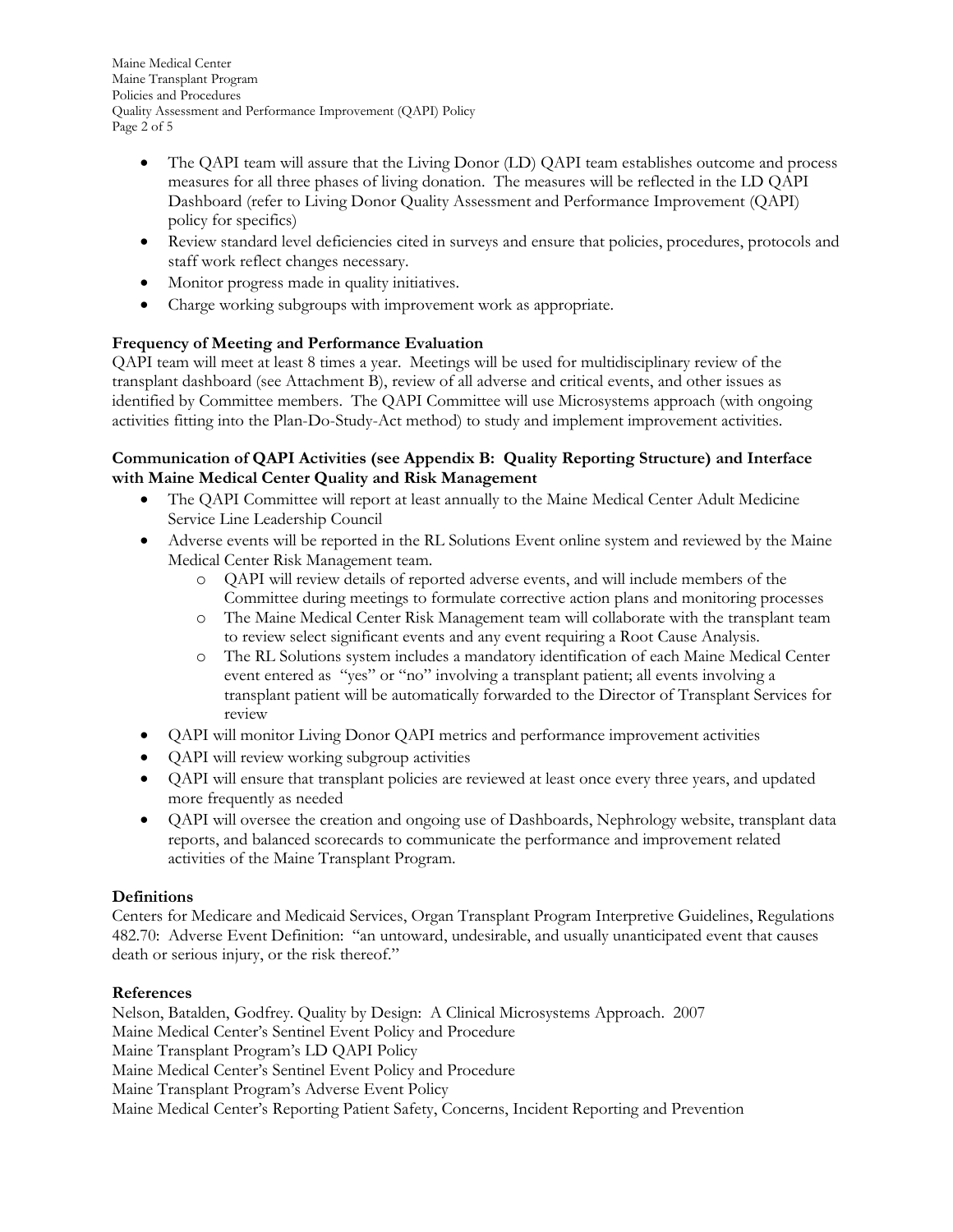Maine Medical Center Maine Transplant Program Policies and Procedures Quality Assessment and Performance Improvement (QAPI) Policy Page 3 of 5

Maine Medical Center's Annual Implementation Plan

Review Dates: 9/11/13, 2/13/12, 5/26/15, 9/25/18

Updated: 10/15/20

Approval Committee(s) and Dates: Maine Transplant Program QAPI Committee: 11/14/11, 10/11/13 Institutional Policy Review Committee: 12/2/13, 9/14/15

Policy Champion: John P. Vella, MD, FACP, FRCP, FASN, FAST – Director, Nephrology and Transplantation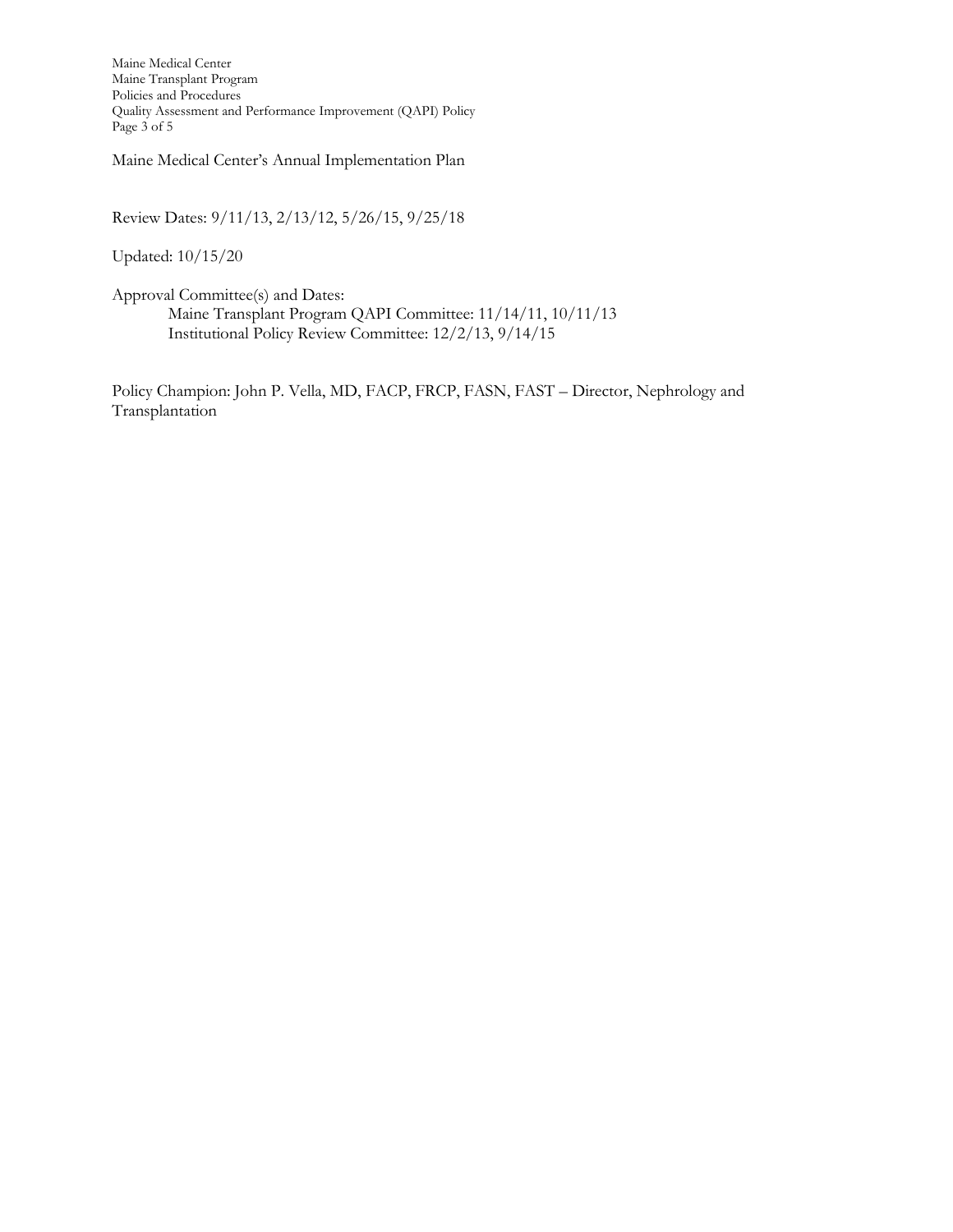Maine Medical Center Maine Transplant Program Policies and Procedures Quality Assessment and Performance Improvement (QAPI) Policy Page 4 of 5

## **Appendix A: QAPI Kidney Transplant Dashboard**

Maine Transplant Program<br>Kidney Transplant Dashboard

| $\overline{2}$<br>3<br>$\overline{\mathbf{3}}$<br>$\overline{4}$<br>M<br>4<br>9<br>4<br>$\overline{t}$<br>$\overline{t}$<br><b>Transplant Volume</b><br>48<br>11<br>27<br>55<br>Kidney<br>23<br>$\overline{0}$<br>$\overline{2}$<br>$\mathbf{0}$<br>$\overline{2}$<br>M<br>3<br>$\mathbf{1}$<br>3<br>3<br>Deceased<br>1<br>3<br>9<br>28<br>25<br>4<br>M<br>$\overline{2}$<br>$\mathbf{1}$<br>$\overline{\mathbf{3}}$<br>6<br>$\overline{3}$<br>$\overline{2}$<br>$\overline{3}$<br>g<br>$\overline{4}$<br>18<br>27<br>Livina<br>97%<br>M<br>NRC Survey: Staff Treated me With Courtesy<br>Survey: Staff Explained Things Understandably<br>89%<br>M<br>90%<br>M<br>Survey: Staff Listened Carefully<br>Candidates on the UNOS Waitlist at the end of<br><b>NA</b><br>M<br>97<br>99<br>99<br>99<br>97<br>98<br>101<br>98<br>96<br>96<br><b>NA</b><br>the month<br>TPOR: UNOS Data Submission with 90 days of<br>95%<br>O<br>100<br>100%<br>100%<br>due date'<br>100<br><b>Process Indicators</b><br><b>Prior to Tx Process</b><br>2 ABO's prior to listing<br>100%<br>100%<br>м<br>100<br>100 100 100<br>100%<br>1031103<br>1001<br>100<br>UP.<br>Social Work evaluation w/in 12 mos. prior to listing<br>100%<br>M.<br>100 100<br>100<br>100<br>100<br>100<br>na.<br>100<br>100<br>5654<br>100%<br>Selection criteria worksheet (patient listing form)<br>100%<br><b>DRM</b><br>completed prior to transplant & signed by MD<br>M<br>100<br>100<br>100 100<br>100<br>NA.<br>92<br>100<br>100<br>100<br>TOOR<br>100%<br>M<br>100<br>100<br>100%<br>Pharmacy evaluation w/in 12 mos. prior to listing<br>ΤŒΙ<br>100<br>100 100<br>100<br>100<br>100<br>16<br>Nutrition evaluation w/in 12 mos. prior to listing<br>100%<br>100<br>100 100 100<br>100%<br>м<br>100 100<br>ТO<br>100<br>ŦО<br>100<br>100%<br>100%<br>Waitlist Removal within 24 hours<br>100<br>100 100 100<br>100<br>100<br>100%<br>M.<br>100 NA<br>100<br>100<br>100%<br>Wait list notification letter sent to candidates within<br>100 100 100<br>100<br>100<br>100<br>10 days of UNOS listing<br>100%<br>M<br>100 100<br>100<br>100<br>100<br>100%<br>Time of Tx Process:<br>100%<br>ABO validation at time of transplant - Recipient<br>100%<br>100<br>100<br>$\overline{11}$<br>M<br>700<br>500<br>ЮD<br>ШI<br>ת הדרכה<br>œ<br>100%<br>MTP SW Assessment in Record<br>100%<br>м<br>100<br>100 <sub>1</sub><br>100<br>103<br>103<br>100<br>100<br>100<br>100<br>100<br>10<br>103<br>100%<br>Discharge planning note<br>100%<br>м<br>100<br>100<br>100<br>m<br>100<br>100<br>m<br>10<br>100%<br>Nutrition evaluation prior to discharge<br>100%<br>M.<br>103<br>100<br>ne e<br>Τū<br>100<br>100<br>10.<br>100<br>Tπ<br>ŦО<br>100<br>Pharmacy evaluation<br>100%<br>м<br>100<br>100<br>103<br>100<br>100<br>100<br>100<br>100%<br>TOT<br>m<br>100<br>π<br>R5 NRC Overall Rating<br>82<br>Ō<br>NA.<br>84<br>84<br>84<br><b>Post Tx Process:</b><br>UNOS FU forms 90 Day Delinquent<br>$\overline{\mathbf{8}}$<br>$\overline{0}$<br>M<br>D<br>о<br>σ<br>o<br>6<br>MMP Surgeon: Courtesy and Respect<br>90%<br>gg.<br>щf<br>M<br>TDO<br>100<br>īΕ<br>NA.<br>100<br>MMP Surgeon Survey: Explained Things<br>90%<br>35<br>Œ<br>95<br>98%<br>M<br><b>NA</b><br>OF.<br>गा<br>75<br>100<br>m<br><b>Patient Outcome Indicators</b><br>Pre Tx Outcomes:<br>0.05<br>Mortality rate (per year on waitlist)<br>0.05<br>s<br>43<br>Median Days from referral to evaluation<br>43<br>s<br>o,<br>109<br>Median Days from evaluation to presentation<br>109<br>s<br>Median Days from presentation to listing<br>s<br>4<br>4<br>Median Months from listing to transplant<br>189<br>s<br>18.9<br>6<br>a<br>EV.<br>Ratio of active inactive waitlist<br>>50%<br>м<br>w<br>NA<br>LY.<br>54<br>Time of Tx Outcomes:<br># of Patients with Surgical Complications<br>NA NA<br>9<br>M<br>n<br>п<br>п<br>40<br>Recipient Mean LOS<br>7.1<br>ō<br>$\circ$<br>$^{24}$<br>Living Donor Mean LOS<br>3<br>29<br>29<br>x<br>Cold ischemic time (<24 hrs)<br>100%<br>$\overline{M}$<br>100%<br>$-0.01$<br>100<br>100<br>25%<br>% Deceased Donor DGF Dialysis within 1 week<br>34%<br>M<br><b>NA</b><br>NA.<br>33<br>15<br>7%<br>% Living Donor DGF Dialysis within 1 week<br>3%<br>M<br>o<br>0<br>Ð<br>Post Tx Outcomes (Most Recent SRTR):<br>19%<br>Readmission within 30 days<br>29.1%<br>Q<br>s<br>Adult Graft Surival -1 Year Hazard Ratio<br>.36.1.93<br>0.9<br>Adult Patient Survival - 1 Year Hazard Ratio<br>.17, 1.97 | 2015 Kidney Dashboard | Benchmart | Frequency | January | February | March | $\overline{\sigma}$ | April | yay | <b>June</b> | ã | July | August | September | $\ddot{a}$ | <b>YTD</b><br>Current<br>Actual | 2014<br>Outcomes |
|----------------------------------------------------------------------------------------------------------------------------------------------------------------------------------------------------------------------------------------------------------------------------------------------------------------------------------------------------------------------------------------------------------------------------------------------------------------------------------------------------------------------------------------------------------------------------------------------------------------------------------------------------------------------------------------------------------------------------------------------------------------------------------------------------------------------------------------------------------------------------------------------------------------------------------------------------------------------------------------------------------------------------------------------------------------------------------------------------------------------------------------------------------------------------------------------------------------------------------------------------------------------------------------------------------------------------------------------------------------------------------------------------------------------------------------------------------------------------------------------------------------------------------------------------------------------------------------------------------------------------------------------------------------------------------------------------------------------------------------------------------------------------------------------------------------------------------------------------------------------------------------------------------------------------------------------------------------------------------------------------------------------------------------------------------------------------------------------------------------------------------------------------------------------------------------------------------------------------------------------------------------------------------------------------------------------------------------------------------------------------------------------------------------------------------------------------------------------------------------------------------------------------------------------------------------------------------------------------------------------------------------------------------------------------------------------------------------------------------------------------------------------------------------------------------------------------------------------------------------------------------------------------------------------------------------------------------------------------------------------------------------------------------------------------------------------------------------------------------------------------------------------------------------------------------------------------------------------------------------------------------------------------------------------------------------------------------------------------------------------------------------------------------------------------------------------------------------------------------------------------------------------------------------------------------------------------------------------------------------------------------------------------------------------------------------------------------------------------------------------------------------------------------------------------------------------------------------------------------------------------------------------------------------------------------------------------------------------------------------------------------------------------------------------------------------------------------------------------------------------------------------------------------------------------------------------------------------------------------------------------------------------------------------------------------------------------------------------------------------------------------------------------------------------------------------------------------------|-----------------------|-----------|-----------|---------|----------|-------|---------------------|-------|-----|-------------|---|------|--------|-----------|------------|---------------------------------|------------------|
|                                                                                                                                                                                                                                                                                                                                                                                                                                                                                                                                                                                                                                                                                                                                                                                                                                                                                                                                                                                                                                                                                                                                                                                                                                                                                                                                                                                                                                                                                                                                                                                                                                                                                                                                                                                                                                                                                                                                                                                                                                                                                                                                                                                                                                                                                                                                                                                                                                                                                                                                                                                                                                                                                                                                                                                                                                                                                                                                                                                                                                                                                                                                                                                                                                                                                                                                                                                                                                                                                                                                                                                                                                                                                                                                                                                                                                                                                                                                                                                                                                                                                                                                                                                                                                                                                                                                                                                                                                                                |                       |           |           |         |          |       |                     |       |     |             |   |      |        |           |            |                                 |                  |
|                                                                                                                                                                                                                                                                                                                                                                                                                                                                                                                                                                                                                                                                                                                                                                                                                                                                                                                                                                                                                                                                                                                                                                                                                                                                                                                                                                                                                                                                                                                                                                                                                                                                                                                                                                                                                                                                                                                                                                                                                                                                                                                                                                                                                                                                                                                                                                                                                                                                                                                                                                                                                                                                                                                                                                                                                                                                                                                                                                                                                                                                                                                                                                                                                                                                                                                                                                                                                                                                                                                                                                                                                                                                                                                                                                                                                                                                                                                                                                                                                                                                                                                                                                                                                                                                                                                                                                                                                                                                |                       |           |           |         |          |       |                     |       |     |             |   |      |        |           |            |                                 |                  |
|                                                                                                                                                                                                                                                                                                                                                                                                                                                                                                                                                                                                                                                                                                                                                                                                                                                                                                                                                                                                                                                                                                                                                                                                                                                                                                                                                                                                                                                                                                                                                                                                                                                                                                                                                                                                                                                                                                                                                                                                                                                                                                                                                                                                                                                                                                                                                                                                                                                                                                                                                                                                                                                                                                                                                                                                                                                                                                                                                                                                                                                                                                                                                                                                                                                                                                                                                                                                                                                                                                                                                                                                                                                                                                                                                                                                                                                                                                                                                                                                                                                                                                                                                                                                                                                                                                                                                                                                                                                                |                       |           |           |         |          |       |                     |       |     |             |   |      |        |           |            |                                 |                  |
|                                                                                                                                                                                                                                                                                                                                                                                                                                                                                                                                                                                                                                                                                                                                                                                                                                                                                                                                                                                                                                                                                                                                                                                                                                                                                                                                                                                                                                                                                                                                                                                                                                                                                                                                                                                                                                                                                                                                                                                                                                                                                                                                                                                                                                                                                                                                                                                                                                                                                                                                                                                                                                                                                                                                                                                                                                                                                                                                                                                                                                                                                                                                                                                                                                                                                                                                                                                                                                                                                                                                                                                                                                                                                                                                                                                                                                                                                                                                                                                                                                                                                                                                                                                                                                                                                                                                                                                                                                                                |                       |           |           |         |          |       |                     |       |     |             |   |      |        |           |            |                                 |                  |
|                                                                                                                                                                                                                                                                                                                                                                                                                                                                                                                                                                                                                                                                                                                                                                                                                                                                                                                                                                                                                                                                                                                                                                                                                                                                                                                                                                                                                                                                                                                                                                                                                                                                                                                                                                                                                                                                                                                                                                                                                                                                                                                                                                                                                                                                                                                                                                                                                                                                                                                                                                                                                                                                                                                                                                                                                                                                                                                                                                                                                                                                                                                                                                                                                                                                                                                                                                                                                                                                                                                                                                                                                                                                                                                                                                                                                                                                                                                                                                                                                                                                                                                                                                                                                                                                                                                                                                                                                                                                |                       |           |           |         |          |       |                     |       |     |             |   |      |        |           |            |                                 |                  |
|                                                                                                                                                                                                                                                                                                                                                                                                                                                                                                                                                                                                                                                                                                                                                                                                                                                                                                                                                                                                                                                                                                                                                                                                                                                                                                                                                                                                                                                                                                                                                                                                                                                                                                                                                                                                                                                                                                                                                                                                                                                                                                                                                                                                                                                                                                                                                                                                                                                                                                                                                                                                                                                                                                                                                                                                                                                                                                                                                                                                                                                                                                                                                                                                                                                                                                                                                                                                                                                                                                                                                                                                                                                                                                                                                                                                                                                                                                                                                                                                                                                                                                                                                                                                                                                                                                                                                                                                                                                                |                       |           |           |         |          |       |                     |       |     |             |   |      |        |           |            |                                 |                  |
|                                                                                                                                                                                                                                                                                                                                                                                                                                                                                                                                                                                                                                                                                                                                                                                                                                                                                                                                                                                                                                                                                                                                                                                                                                                                                                                                                                                                                                                                                                                                                                                                                                                                                                                                                                                                                                                                                                                                                                                                                                                                                                                                                                                                                                                                                                                                                                                                                                                                                                                                                                                                                                                                                                                                                                                                                                                                                                                                                                                                                                                                                                                                                                                                                                                                                                                                                                                                                                                                                                                                                                                                                                                                                                                                                                                                                                                                                                                                                                                                                                                                                                                                                                                                                                                                                                                                                                                                                                                                |                       |           |           |         |          |       |                     |       |     |             |   |      |        |           |            |                                 |                  |
|                                                                                                                                                                                                                                                                                                                                                                                                                                                                                                                                                                                                                                                                                                                                                                                                                                                                                                                                                                                                                                                                                                                                                                                                                                                                                                                                                                                                                                                                                                                                                                                                                                                                                                                                                                                                                                                                                                                                                                                                                                                                                                                                                                                                                                                                                                                                                                                                                                                                                                                                                                                                                                                                                                                                                                                                                                                                                                                                                                                                                                                                                                                                                                                                                                                                                                                                                                                                                                                                                                                                                                                                                                                                                                                                                                                                                                                                                                                                                                                                                                                                                                                                                                                                                                                                                                                                                                                                                                                                |                       |           |           |         |          |       |                     |       |     |             |   |      |        |           |            |                                 |                  |
|                                                                                                                                                                                                                                                                                                                                                                                                                                                                                                                                                                                                                                                                                                                                                                                                                                                                                                                                                                                                                                                                                                                                                                                                                                                                                                                                                                                                                                                                                                                                                                                                                                                                                                                                                                                                                                                                                                                                                                                                                                                                                                                                                                                                                                                                                                                                                                                                                                                                                                                                                                                                                                                                                                                                                                                                                                                                                                                                                                                                                                                                                                                                                                                                                                                                                                                                                                                                                                                                                                                                                                                                                                                                                                                                                                                                                                                                                                                                                                                                                                                                                                                                                                                                                                                                                                                                                                                                                                                                |                       |           |           |         |          |       |                     |       |     |             |   |      |        |           |            |                                 |                  |
|                                                                                                                                                                                                                                                                                                                                                                                                                                                                                                                                                                                                                                                                                                                                                                                                                                                                                                                                                                                                                                                                                                                                                                                                                                                                                                                                                                                                                                                                                                                                                                                                                                                                                                                                                                                                                                                                                                                                                                                                                                                                                                                                                                                                                                                                                                                                                                                                                                                                                                                                                                                                                                                                                                                                                                                                                                                                                                                                                                                                                                                                                                                                                                                                                                                                                                                                                                                                                                                                                                                                                                                                                                                                                                                                                                                                                                                                                                                                                                                                                                                                                                                                                                                                                                                                                                                                                                                                                                                                |                       |           |           |         |          |       |                     |       |     |             |   |      |        |           |            |                                 |                  |
|                                                                                                                                                                                                                                                                                                                                                                                                                                                                                                                                                                                                                                                                                                                                                                                                                                                                                                                                                                                                                                                                                                                                                                                                                                                                                                                                                                                                                                                                                                                                                                                                                                                                                                                                                                                                                                                                                                                                                                                                                                                                                                                                                                                                                                                                                                                                                                                                                                                                                                                                                                                                                                                                                                                                                                                                                                                                                                                                                                                                                                                                                                                                                                                                                                                                                                                                                                                                                                                                                                                                                                                                                                                                                                                                                                                                                                                                                                                                                                                                                                                                                                                                                                                                                                                                                                                                                                                                                                                                |                       |           |           |         |          |       |                     |       |     |             |   |      |        |           |            |                                 |                  |
|                                                                                                                                                                                                                                                                                                                                                                                                                                                                                                                                                                                                                                                                                                                                                                                                                                                                                                                                                                                                                                                                                                                                                                                                                                                                                                                                                                                                                                                                                                                                                                                                                                                                                                                                                                                                                                                                                                                                                                                                                                                                                                                                                                                                                                                                                                                                                                                                                                                                                                                                                                                                                                                                                                                                                                                                                                                                                                                                                                                                                                                                                                                                                                                                                                                                                                                                                                                                                                                                                                                                                                                                                                                                                                                                                                                                                                                                                                                                                                                                                                                                                                                                                                                                                                                                                                                                                                                                                                                                |                       |           |           |         |          |       |                     |       |     |             |   |      |        |           |            |                                 |                  |
|                                                                                                                                                                                                                                                                                                                                                                                                                                                                                                                                                                                                                                                                                                                                                                                                                                                                                                                                                                                                                                                                                                                                                                                                                                                                                                                                                                                                                                                                                                                                                                                                                                                                                                                                                                                                                                                                                                                                                                                                                                                                                                                                                                                                                                                                                                                                                                                                                                                                                                                                                                                                                                                                                                                                                                                                                                                                                                                                                                                                                                                                                                                                                                                                                                                                                                                                                                                                                                                                                                                                                                                                                                                                                                                                                                                                                                                                                                                                                                                                                                                                                                                                                                                                                                                                                                                                                                                                                                                                |                       |           |           |         |          |       |                     |       |     |             |   |      |        |           |            |                                 |                  |
|                                                                                                                                                                                                                                                                                                                                                                                                                                                                                                                                                                                                                                                                                                                                                                                                                                                                                                                                                                                                                                                                                                                                                                                                                                                                                                                                                                                                                                                                                                                                                                                                                                                                                                                                                                                                                                                                                                                                                                                                                                                                                                                                                                                                                                                                                                                                                                                                                                                                                                                                                                                                                                                                                                                                                                                                                                                                                                                                                                                                                                                                                                                                                                                                                                                                                                                                                                                                                                                                                                                                                                                                                                                                                                                                                                                                                                                                                                                                                                                                                                                                                                                                                                                                                                                                                                                                                                                                                                                                |                       |           |           |         |          |       |                     |       |     |             |   |      |        |           |            |                                 |                  |
|                                                                                                                                                                                                                                                                                                                                                                                                                                                                                                                                                                                                                                                                                                                                                                                                                                                                                                                                                                                                                                                                                                                                                                                                                                                                                                                                                                                                                                                                                                                                                                                                                                                                                                                                                                                                                                                                                                                                                                                                                                                                                                                                                                                                                                                                                                                                                                                                                                                                                                                                                                                                                                                                                                                                                                                                                                                                                                                                                                                                                                                                                                                                                                                                                                                                                                                                                                                                                                                                                                                                                                                                                                                                                                                                                                                                                                                                                                                                                                                                                                                                                                                                                                                                                                                                                                                                                                                                                                                                |                       |           |           |         |          |       |                     |       |     |             |   |      |        |           |            |                                 |                  |
|                                                                                                                                                                                                                                                                                                                                                                                                                                                                                                                                                                                                                                                                                                                                                                                                                                                                                                                                                                                                                                                                                                                                                                                                                                                                                                                                                                                                                                                                                                                                                                                                                                                                                                                                                                                                                                                                                                                                                                                                                                                                                                                                                                                                                                                                                                                                                                                                                                                                                                                                                                                                                                                                                                                                                                                                                                                                                                                                                                                                                                                                                                                                                                                                                                                                                                                                                                                                                                                                                                                                                                                                                                                                                                                                                                                                                                                                                                                                                                                                                                                                                                                                                                                                                                                                                                                                                                                                                                                                |                       |           |           |         |          |       |                     |       |     |             |   |      |        |           |            |                                 |                  |
|                                                                                                                                                                                                                                                                                                                                                                                                                                                                                                                                                                                                                                                                                                                                                                                                                                                                                                                                                                                                                                                                                                                                                                                                                                                                                                                                                                                                                                                                                                                                                                                                                                                                                                                                                                                                                                                                                                                                                                                                                                                                                                                                                                                                                                                                                                                                                                                                                                                                                                                                                                                                                                                                                                                                                                                                                                                                                                                                                                                                                                                                                                                                                                                                                                                                                                                                                                                                                                                                                                                                                                                                                                                                                                                                                                                                                                                                                                                                                                                                                                                                                                                                                                                                                                                                                                                                                                                                                                                                |                       |           |           |         |          |       |                     |       |     |             |   |      |        |           |            |                                 |                  |
|                                                                                                                                                                                                                                                                                                                                                                                                                                                                                                                                                                                                                                                                                                                                                                                                                                                                                                                                                                                                                                                                                                                                                                                                                                                                                                                                                                                                                                                                                                                                                                                                                                                                                                                                                                                                                                                                                                                                                                                                                                                                                                                                                                                                                                                                                                                                                                                                                                                                                                                                                                                                                                                                                                                                                                                                                                                                                                                                                                                                                                                                                                                                                                                                                                                                                                                                                                                                                                                                                                                                                                                                                                                                                                                                                                                                                                                                                                                                                                                                                                                                                                                                                                                                                                                                                                                                                                                                                                                                |                       |           |           |         |          |       |                     |       |     |             |   |      |        |           |            |                                 |                  |
|                                                                                                                                                                                                                                                                                                                                                                                                                                                                                                                                                                                                                                                                                                                                                                                                                                                                                                                                                                                                                                                                                                                                                                                                                                                                                                                                                                                                                                                                                                                                                                                                                                                                                                                                                                                                                                                                                                                                                                                                                                                                                                                                                                                                                                                                                                                                                                                                                                                                                                                                                                                                                                                                                                                                                                                                                                                                                                                                                                                                                                                                                                                                                                                                                                                                                                                                                                                                                                                                                                                                                                                                                                                                                                                                                                                                                                                                                                                                                                                                                                                                                                                                                                                                                                                                                                                                                                                                                                                                |                       |           |           |         |          |       |                     |       |     |             |   |      |        |           |            |                                 |                  |
|                                                                                                                                                                                                                                                                                                                                                                                                                                                                                                                                                                                                                                                                                                                                                                                                                                                                                                                                                                                                                                                                                                                                                                                                                                                                                                                                                                                                                                                                                                                                                                                                                                                                                                                                                                                                                                                                                                                                                                                                                                                                                                                                                                                                                                                                                                                                                                                                                                                                                                                                                                                                                                                                                                                                                                                                                                                                                                                                                                                                                                                                                                                                                                                                                                                                                                                                                                                                                                                                                                                                                                                                                                                                                                                                                                                                                                                                                                                                                                                                                                                                                                                                                                                                                                                                                                                                                                                                                                                                |                       |           |           |         |          |       |                     |       |     |             |   |      |        |           |            |                                 |                  |
|                                                                                                                                                                                                                                                                                                                                                                                                                                                                                                                                                                                                                                                                                                                                                                                                                                                                                                                                                                                                                                                                                                                                                                                                                                                                                                                                                                                                                                                                                                                                                                                                                                                                                                                                                                                                                                                                                                                                                                                                                                                                                                                                                                                                                                                                                                                                                                                                                                                                                                                                                                                                                                                                                                                                                                                                                                                                                                                                                                                                                                                                                                                                                                                                                                                                                                                                                                                                                                                                                                                                                                                                                                                                                                                                                                                                                                                                                                                                                                                                                                                                                                                                                                                                                                                                                                                                                                                                                                                                |                       |           |           |         |          |       |                     |       |     |             |   |      |        |           |            |                                 |                  |
|                                                                                                                                                                                                                                                                                                                                                                                                                                                                                                                                                                                                                                                                                                                                                                                                                                                                                                                                                                                                                                                                                                                                                                                                                                                                                                                                                                                                                                                                                                                                                                                                                                                                                                                                                                                                                                                                                                                                                                                                                                                                                                                                                                                                                                                                                                                                                                                                                                                                                                                                                                                                                                                                                                                                                                                                                                                                                                                                                                                                                                                                                                                                                                                                                                                                                                                                                                                                                                                                                                                                                                                                                                                                                                                                                                                                                                                                                                                                                                                                                                                                                                                                                                                                                                                                                                                                                                                                                                                                |                       |           |           |         |          |       |                     |       |     |             |   |      |        |           |            |                                 |                  |
|                                                                                                                                                                                                                                                                                                                                                                                                                                                                                                                                                                                                                                                                                                                                                                                                                                                                                                                                                                                                                                                                                                                                                                                                                                                                                                                                                                                                                                                                                                                                                                                                                                                                                                                                                                                                                                                                                                                                                                                                                                                                                                                                                                                                                                                                                                                                                                                                                                                                                                                                                                                                                                                                                                                                                                                                                                                                                                                                                                                                                                                                                                                                                                                                                                                                                                                                                                                                                                                                                                                                                                                                                                                                                                                                                                                                                                                                                                                                                                                                                                                                                                                                                                                                                                                                                                                                                                                                                                                                |                       |           |           |         |          |       |                     |       |     |             |   |      |        |           |            |                                 |                  |
|                                                                                                                                                                                                                                                                                                                                                                                                                                                                                                                                                                                                                                                                                                                                                                                                                                                                                                                                                                                                                                                                                                                                                                                                                                                                                                                                                                                                                                                                                                                                                                                                                                                                                                                                                                                                                                                                                                                                                                                                                                                                                                                                                                                                                                                                                                                                                                                                                                                                                                                                                                                                                                                                                                                                                                                                                                                                                                                                                                                                                                                                                                                                                                                                                                                                                                                                                                                                                                                                                                                                                                                                                                                                                                                                                                                                                                                                                                                                                                                                                                                                                                                                                                                                                                                                                                                                                                                                                                                                |                       |           |           |         |          |       |                     |       |     |             |   |      |        |           |            |                                 |                  |
|                                                                                                                                                                                                                                                                                                                                                                                                                                                                                                                                                                                                                                                                                                                                                                                                                                                                                                                                                                                                                                                                                                                                                                                                                                                                                                                                                                                                                                                                                                                                                                                                                                                                                                                                                                                                                                                                                                                                                                                                                                                                                                                                                                                                                                                                                                                                                                                                                                                                                                                                                                                                                                                                                                                                                                                                                                                                                                                                                                                                                                                                                                                                                                                                                                                                                                                                                                                                                                                                                                                                                                                                                                                                                                                                                                                                                                                                                                                                                                                                                                                                                                                                                                                                                                                                                                                                                                                                                                                                |                       |           |           |         |          |       |                     |       |     |             |   |      |        |           |            |                                 |                  |
|                                                                                                                                                                                                                                                                                                                                                                                                                                                                                                                                                                                                                                                                                                                                                                                                                                                                                                                                                                                                                                                                                                                                                                                                                                                                                                                                                                                                                                                                                                                                                                                                                                                                                                                                                                                                                                                                                                                                                                                                                                                                                                                                                                                                                                                                                                                                                                                                                                                                                                                                                                                                                                                                                                                                                                                                                                                                                                                                                                                                                                                                                                                                                                                                                                                                                                                                                                                                                                                                                                                                                                                                                                                                                                                                                                                                                                                                                                                                                                                                                                                                                                                                                                                                                                                                                                                                                                                                                                                                |                       |           |           |         |          |       |                     |       |     |             |   |      |        |           |            |                                 |                  |
|                                                                                                                                                                                                                                                                                                                                                                                                                                                                                                                                                                                                                                                                                                                                                                                                                                                                                                                                                                                                                                                                                                                                                                                                                                                                                                                                                                                                                                                                                                                                                                                                                                                                                                                                                                                                                                                                                                                                                                                                                                                                                                                                                                                                                                                                                                                                                                                                                                                                                                                                                                                                                                                                                                                                                                                                                                                                                                                                                                                                                                                                                                                                                                                                                                                                                                                                                                                                                                                                                                                                                                                                                                                                                                                                                                                                                                                                                                                                                                                                                                                                                                                                                                                                                                                                                                                                                                                                                                                                |                       |           |           |         |          |       |                     |       |     |             |   |      |        |           |            |                                 |                  |
|                                                                                                                                                                                                                                                                                                                                                                                                                                                                                                                                                                                                                                                                                                                                                                                                                                                                                                                                                                                                                                                                                                                                                                                                                                                                                                                                                                                                                                                                                                                                                                                                                                                                                                                                                                                                                                                                                                                                                                                                                                                                                                                                                                                                                                                                                                                                                                                                                                                                                                                                                                                                                                                                                                                                                                                                                                                                                                                                                                                                                                                                                                                                                                                                                                                                                                                                                                                                                                                                                                                                                                                                                                                                                                                                                                                                                                                                                                                                                                                                                                                                                                                                                                                                                                                                                                                                                                                                                                                                |                       |           |           |         |          |       |                     |       |     |             |   |      |        |           |            |                                 |                  |
|                                                                                                                                                                                                                                                                                                                                                                                                                                                                                                                                                                                                                                                                                                                                                                                                                                                                                                                                                                                                                                                                                                                                                                                                                                                                                                                                                                                                                                                                                                                                                                                                                                                                                                                                                                                                                                                                                                                                                                                                                                                                                                                                                                                                                                                                                                                                                                                                                                                                                                                                                                                                                                                                                                                                                                                                                                                                                                                                                                                                                                                                                                                                                                                                                                                                                                                                                                                                                                                                                                                                                                                                                                                                                                                                                                                                                                                                                                                                                                                                                                                                                                                                                                                                                                                                                                                                                                                                                                                                |                       |           |           |         |          |       |                     |       |     |             |   |      |        |           |            |                                 |                  |
|                                                                                                                                                                                                                                                                                                                                                                                                                                                                                                                                                                                                                                                                                                                                                                                                                                                                                                                                                                                                                                                                                                                                                                                                                                                                                                                                                                                                                                                                                                                                                                                                                                                                                                                                                                                                                                                                                                                                                                                                                                                                                                                                                                                                                                                                                                                                                                                                                                                                                                                                                                                                                                                                                                                                                                                                                                                                                                                                                                                                                                                                                                                                                                                                                                                                                                                                                                                                                                                                                                                                                                                                                                                                                                                                                                                                                                                                                                                                                                                                                                                                                                                                                                                                                                                                                                                                                                                                                                                                |                       |           |           |         |          |       |                     |       |     |             |   |      |        |           |            |                                 |                  |
|                                                                                                                                                                                                                                                                                                                                                                                                                                                                                                                                                                                                                                                                                                                                                                                                                                                                                                                                                                                                                                                                                                                                                                                                                                                                                                                                                                                                                                                                                                                                                                                                                                                                                                                                                                                                                                                                                                                                                                                                                                                                                                                                                                                                                                                                                                                                                                                                                                                                                                                                                                                                                                                                                                                                                                                                                                                                                                                                                                                                                                                                                                                                                                                                                                                                                                                                                                                                                                                                                                                                                                                                                                                                                                                                                                                                                                                                                                                                                                                                                                                                                                                                                                                                                                                                                                                                                                                                                                                                |                       |           |           |         |          |       |                     |       |     |             |   |      |        |           |            |                                 |                  |
|                                                                                                                                                                                                                                                                                                                                                                                                                                                                                                                                                                                                                                                                                                                                                                                                                                                                                                                                                                                                                                                                                                                                                                                                                                                                                                                                                                                                                                                                                                                                                                                                                                                                                                                                                                                                                                                                                                                                                                                                                                                                                                                                                                                                                                                                                                                                                                                                                                                                                                                                                                                                                                                                                                                                                                                                                                                                                                                                                                                                                                                                                                                                                                                                                                                                                                                                                                                                                                                                                                                                                                                                                                                                                                                                                                                                                                                                                                                                                                                                                                                                                                                                                                                                                                                                                                                                                                                                                                                                |                       |           |           |         |          |       |                     |       |     |             |   |      |        |           |            |                                 |                  |
|                                                                                                                                                                                                                                                                                                                                                                                                                                                                                                                                                                                                                                                                                                                                                                                                                                                                                                                                                                                                                                                                                                                                                                                                                                                                                                                                                                                                                                                                                                                                                                                                                                                                                                                                                                                                                                                                                                                                                                                                                                                                                                                                                                                                                                                                                                                                                                                                                                                                                                                                                                                                                                                                                                                                                                                                                                                                                                                                                                                                                                                                                                                                                                                                                                                                                                                                                                                                                                                                                                                                                                                                                                                                                                                                                                                                                                                                                                                                                                                                                                                                                                                                                                                                                                                                                                                                                                                                                                                                |                       |           |           |         |          |       |                     |       |     |             |   |      |        |           |            |                                 |                  |
|                                                                                                                                                                                                                                                                                                                                                                                                                                                                                                                                                                                                                                                                                                                                                                                                                                                                                                                                                                                                                                                                                                                                                                                                                                                                                                                                                                                                                                                                                                                                                                                                                                                                                                                                                                                                                                                                                                                                                                                                                                                                                                                                                                                                                                                                                                                                                                                                                                                                                                                                                                                                                                                                                                                                                                                                                                                                                                                                                                                                                                                                                                                                                                                                                                                                                                                                                                                                                                                                                                                                                                                                                                                                                                                                                                                                                                                                                                                                                                                                                                                                                                                                                                                                                                                                                                                                                                                                                                                                |                       |           |           |         |          |       |                     |       |     |             |   |      |        |           |            |                                 |                  |
|                                                                                                                                                                                                                                                                                                                                                                                                                                                                                                                                                                                                                                                                                                                                                                                                                                                                                                                                                                                                                                                                                                                                                                                                                                                                                                                                                                                                                                                                                                                                                                                                                                                                                                                                                                                                                                                                                                                                                                                                                                                                                                                                                                                                                                                                                                                                                                                                                                                                                                                                                                                                                                                                                                                                                                                                                                                                                                                                                                                                                                                                                                                                                                                                                                                                                                                                                                                                                                                                                                                                                                                                                                                                                                                                                                                                                                                                                                                                                                                                                                                                                                                                                                                                                                                                                                                                                                                                                                                                |                       |           |           |         |          |       |                     |       |     |             |   |      |        |           |            |                                 |                  |
|                                                                                                                                                                                                                                                                                                                                                                                                                                                                                                                                                                                                                                                                                                                                                                                                                                                                                                                                                                                                                                                                                                                                                                                                                                                                                                                                                                                                                                                                                                                                                                                                                                                                                                                                                                                                                                                                                                                                                                                                                                                                                                                                                                                                                                                                                                                                                                                                                                                                                                                                                                                                                                                                                                                                                                                                                                                                                                                                                                                                                                                                                                                                                                                                                                                                                                                                                                                                                                                                                                                                                                                                                                                                                                                                                                                                                                                                                                                                                                                                                                                                                                                                                                                                                                                                                                                                                                                                                                                                |                       |           |           |         |          |       |                     |       |     |             |   |      |        |           |            |                                 |                  |
|                                                                                                                                                                                                                                                                                                                                                                                                                                                                                                                                                                                                                                                                                                                                                                                                                                                                                                                                                                                                                                                                                                                                                                                                                                                                                                                                                                                                                                                                                                                                                                                                                                                                                                                                                                                                                                                                                                                                                                                                                                                                                                                                                                                                                                                                                                                                                                                                                                                                                                                                                                                                                                                                                                                                                                                                                                                                                                                                                                                                                                                                                                                                                                                                                                                                                                                                                                                                                                                                                                                                                                                                                                                                                                                                                                                                                                                                                                                                                                                                                                                                                                                                                                                                                                                                                                                                                                                                                                                                |                       |           |           |         |          |       |                     |       |     |             |   |      |        |           |            |                                 |                  |
|                                                                                                                                                                                                                                                                                                                                                                                                                                                                                                                                                                                                                                                                                                                                                                                                                                                                                                                                                                                                                                                                                                                                                                                                                                                                                                                                                                                                                                                                                                                                                                                                                                                                                                                                                                                                                                                                                                                                                                                                                                                                                                                                                                                                                                                                                                                                                                                                                                                                                                                                                                                                                                                                                                                                                                                                                                                                                                                                                                                                                                                                                                                                                                                                                                                                                                                                                                                                                                                                                                                                                                                                                                                                                                                                                                                                                                                                                                                                                                                                                                                                                                                                                                                                                                                                                                                                                                                                                                                                |                       |           |           |         |          |       |                     |       |     |             |   |      |        |           |            |                                 |                  |
|                                                                                                                                                                                                                                                                                                                                                                                                                                                                                                                                                                                                                                                                                                                                                                                                                                                                                                                                                                                                                                                                                                                                                                                                                                                                                                                                                                                                                                                                                                                                                                                                                                                                                                                                                                                                                                                                                                                                                                                                                                                                                                                                                                                                                                                                                                                                                                                                                                                                                                                                                                                                                                                                                                                                                                                                                                                                                                                                                                                                                                                                                                                                                                                                                                                                                                                                                                                                                                                                                                                                                                                                                                                                                                                                                                                                                                                                                                                                                                                                                                                                                                                                                                                                                                                                                                                                                                                                                                                                |                       |           |           |         |          |       |                     |       |     |             |   |      |        |           |            |                                 |                  |
|                                                                                                                                                                                                                                                                                                                                                                                                                                                                                                                                                                                                                                                                                                                                                                                                                                                                                                                                                                                                                                                                                                                                                                                                                                                                                                                                                                                                                                                                                                                                                                                                                                                                                                                                                                                                                                                                                                                                                                                                                                                                                                                                                                                                                                                                                                                                                                                                                                                                                                                                                                                                                                                                                                                                                                                                                                                                                                                                                                                                                                                                                                                                                                                                                                                                                                                                                                                                                                                                                                                                                                                                                                                                                                                                                                                                                                                                                                                                                                                                                                                                                                                                                                                                                                                                                                                                                                                                                                                                |                       |           |           |         |          |       |                     |       |     |             |   |      |        |           |            |                                 |                  |
|                                                                                                                                                                                                                                                                                                                                                                                                                                                                                                                                                                                                                                                                                                                                                                                                                                                                                                                                                                                                                                                                                                                                                                                                                                                                                                                                                                                                                                                                                                                                                                                                                                                                                                                                                                                                                                                                                                                                                                                                                                                                                                                                                                                                                                                                                                                                                                                                                                                                                                                                                                                                                                                                                                                                                                                                                                                                                                                                                                                                                                                                                                                                                                                                                                                                                                                                                                                                                                                                                                                                                                                                                                                                                                                                                                                                                                                                                                                                                                                                                                                                                                                                                                                                                                                                                                                                                                                                                                                                |                       |           |           |         |          |       |                     |       |     |             |   |      |        |           |            |                                 |                  |
|                                                                                                                                                                                                                                                                                                                                                                                                                                                                                                                                                                                                                                                                                                                                                                                                                                                                                                                                                                                                                                                                                                                                                                                                                                                                                                                                                                                                                                                                                                                                                                                                                                                                                                                                                                                                                                                                                                                                                                                                                                                                                                                                                                                                                                                                                                                                                                                                                                                                                                                                                                                                                                                                                                                                                                                                                                                                                                                                                                                                                                                                                                                                                                                                                                                                                                                                                                                                                                                                                                                                                                                                                                                                                                                                                                                                                                                                                                                                                                                                                                                                                                                                                                                                                                                                                                                                                                                                                                                                |                       |           |           |         |          |       |                     |       |     |             |   |      |        |           |            |                                 |                  |
|                                                                                                                                                                                                                                                                                                                                                                                                                                                                                                                                                                                                                                                                                                                                                                                                                                                                                                                                                                                                                                                                                                                                                                                                                                                                                                                                                                                                                                                                                                                                                                                                                                                                                                                                                                                                                                                                                                                                                                                                                                                                                                                                                                                                                                                                                                                                                                                                                                                                                                                                                                                                                                                                                                                                                                                                                                                                                                                                                                                                                                                                                                                                                                                                                                                                                                                                                                                                                                                                                                                                                                                                                                                                                                                                                                                                                                                                                                                                                                                                                                                                                                                                                                                                                                                                                                                                                                                                                                                                |                       |           |           |         |          |       |                     |       |     |             |   |      |        |           |            |                                 |                  |
|                                                                                                                                                                                                                                                                                                                                                                                                                                                                                                                                                                                                                                                                                                                                                                                                                                                                                                                                                                                                                                                                                                                                                                                                                                                                                                                                                                                                                                                                                                                                                                                                                                                                                                                                                                                                                                                                                                                                                                                                                                                                                                                                                                                                                                                                                                                                                                                                                                                                                                                                                                                                                                                                                                                                                                                                                                                                                                                                                                                                                                                                                                                                                                                                                                                                                                                                                                                                                                                                                                                                                                                                                                                                                                                                                                                                                                                                                                                                                                                                                                                                                                                                                                                                                                                                                                                                                                                                                                                                |                       |           |           |         |          |       |                     |       |     |             |   |      |        |           |            |                                 |                  |
|                                                                                                                                                                                                                                                                                                                                                                                                                                                                                                                                                                                                                                                                                                                                                                                                                                                                                                                                                                                                                                                                                                                                                                                                                                                                                                                                                                                                                                                                                                                                                                                                                                                                                                                                                                                                                                                                                                                                                                                                                                                                                                                                                                                                                                                                                                                                                                                                                                                                                                                                                                                                                                                                                                                                                                                                                                                                                                                                                                                                                                                                                                                                                                                                                                                                                                                                                                                                                                                                                                                                                                                                                                                                                                                                                                                                                                                                                                                                                                                                                                                                                                                                                                                                                                                                                                                                                                                                                                                                |                       |           |           |         |          |       |                     |       |     |             |   |      |        |           |            |                                 |                  |
|                                                                                                                                                                                                                                                                                                                                                                                                                                                                                                                                                                                                                                                                                                                                                                                                                                                                                                                                                                                                                                                                                                                                                                                                                                                                                                                                                                                                                                                                                                                                                                                                                                                                                                                                                                                                                                                                                                                                                                                                                                                                                                                                                                                                                                                                                                                                                                                                                                                                                                                                                                                                                                                                                                                                                                                                                                                                                                                                                                                                                                                                                                                                                                                                                                                                                                                                                                                                                                                                                                                                                                                                                                                                                                                                                                                                                                                                                                                                                                                                                                                                                                                                                                                                                                                                                                                                                                                                                                                                |                       |           |           |         |          |       |                     |       |     |             |   |      |        |           |            |                                 |                  |
|                                                                                                                                                                                                                                                                                                                                                                                                                                                                                                                                                                                                                                                                                                                                                                                                                                                                                                                                                                                                                                                                                                                                                                                                                                                                                                                                                                                                                                                                                                                                                                                                                                                                                                                                                                                                                                                                                                                                                                                                                                                                                                                                                                                                                                                                                                                                                                                                                                                                                                                                                                                                                                                                                                                                                                                                                                                                                                                                                                                                                                                                                                                                                                                                                                                                                                                                                                                                                                                                                                                                                                                                                                                                                                                                                                                                                                                                                                                                                                                                                                                                                                                                                                                                                                                                                                                                                                                                                                                                |                       |           |           |         |          |       |                     |       |     |             |   |      |        |           |            |                                 |                  |
|                                                                                                                                                                                                                                                                                                                                                                                                                                                                                                                                                                                                                                                                                                                                                                                                                                                                                                                                                                                                                                                                                                                                                                                                                                                                                                                                                                                                                                                                                                                                                                                                                                                                                                                                                                                                                                                                                                                                                                                                                                                                                                                                                                                                                                                                                                                                                                                                                                                                                                                                                                                                                                                                                                                                                                                                                                                                                                                                                                                                                                                                                                                                                                                                                                                                                                                                                                                                                                                                                                                                                                                                                                                                                                                                                                                                                                                                                                                                                                                                                                                                                                                                                                                                                                                                                                                                                                                                                                                                |                       |           |           |         |          |       |                     |       |     |             |   |      |        |           |            |                                 |                  |
|                                                                                                                                                                                                                                                                                                                                                                                                                                                                                                                                                                                                                                                                                                                                                                                                                                                                                                                                                                                                                                                                                                                                                                                                                                                                                                                                                                                                                                                                                                                                                                                                                                                                                                                                                                                                                                                                                                                                                                                                                                                                                                                                                                                                                                                                                                                                                                                                                                                                                                                                                                                                                                                                                                                                                                                                                                                                                                                                                                                                                                                                                                                                                                                                                                                                                                                                                                                                                                                                                                                                                                                                                                                                                                                                                                                                                                                                                                                                                                                                                                                                                                                                                                                                                                                                                                                                                                                                                                                                |                       |           |           |         |          |       |                     |       |     |             |   |      |        |           |            |                                 |                  |
|                                                                                                                                                                                                                                                                                                                                                                                                                                                                                                                                                                                                                                                                                                                                                                                                                                                                                                                                                                                                                                                                                                                                                                                                                                                                                                                                                                                                                                                                                                                                                                                                                                                                                                                                                                                                                                                                                                                                                                                                                                                                                                                                                                                                                                                                                                                                                                                                                                                                                                                                                                                                                                                                                                                                                                                                                                                                                                                                                                                                                                                                                                                                                                                                                                                                                                                                                                                                                                                                                                                                                                                                                                                                                                                                                                                                                                                                                                                                                                                                                                                                                                                                                                                                                                                                                                                                                                                                                                                                |                       |           | s         |         |          |       |                     |       |     |             |   |      |        |           |            |                                 |                  |

\* Reflects most recent data reported (through March 31, 2015)

| S = Semi-annual                          |  |
|------------------------------------------|--|
| M = Monthly                              |  |
| $M^*$ = Rolling 24 month data            |  |
| = Quarterly                              |  |
| Q* = Rolling 12 month reported quarterly |  |
|                                          |  |

Page 1 of 1<br>8/24/2015

Proprietary and Confidential<br>For Maine Medical Center Use Only